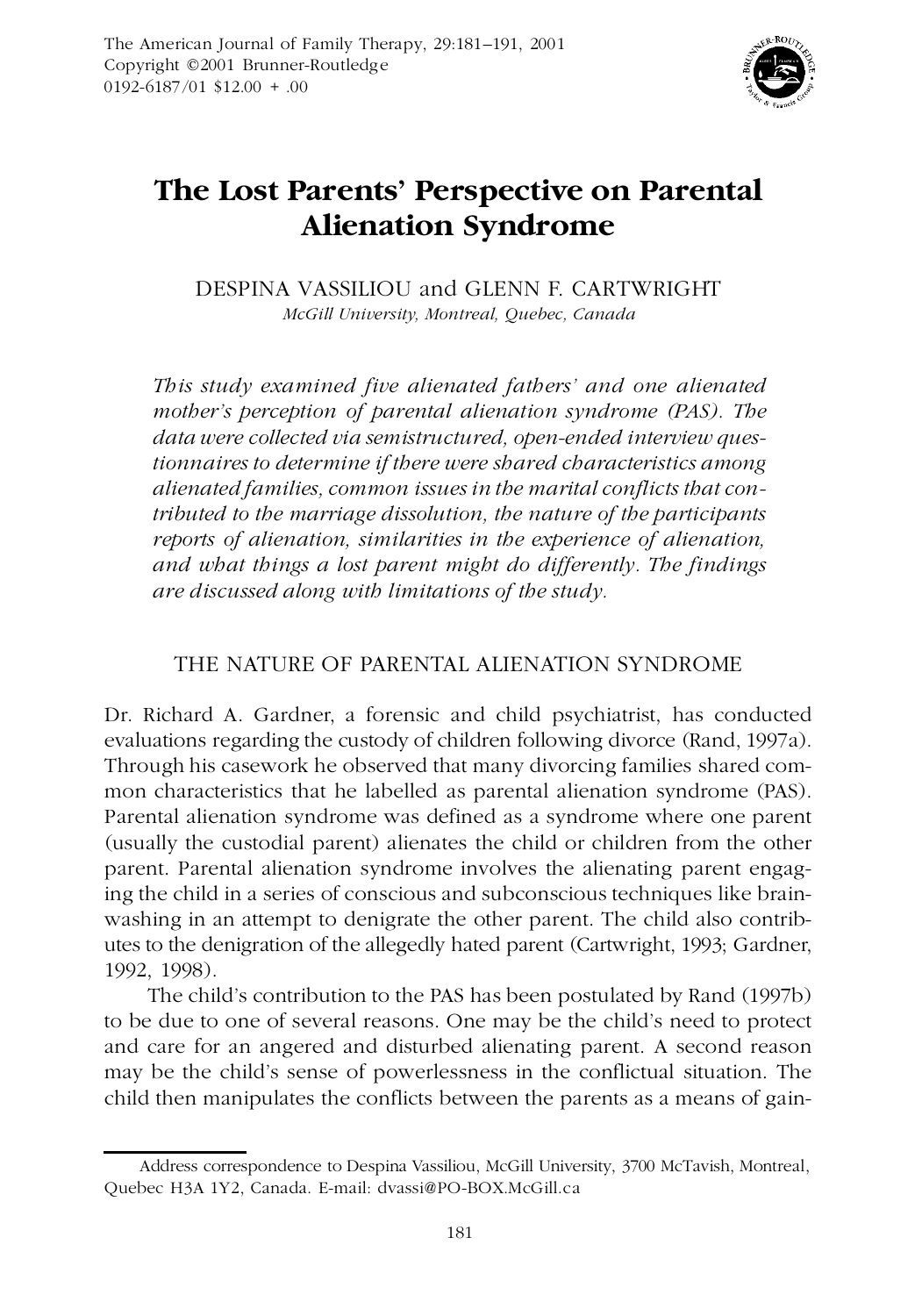ing greater control and power. Third, an adolescent seeking freedom may use a PAS situation to gain greater freedom from the stricter parent. This, in turn, fuels the negative view the more permissive parent holds of the other and weakens the more permissive parent's ability to control the child. The child then engages in more acting out behavior which adds further stress to the conflictual situation.

Cartwright (1993) claimed that the frequent allegations of abuse associ ated with PAS may be virtual. Virtual allegations refer to cases where the abuse is simply suggested in order to cast aspersions on the lost parent's character without the alienating parent having to fabricate incidents of alleged abuse. These allegations are subtle and, as a result, difficult to prove or disprove. Cartwright (1993) maintains that as lawyers and judges become more aware of PAS and more skilled at evaluating real allegations, the inci dence of virtual allegations will increase.

#### High Conflict Situations

As the dissolution of a marriage proceeds and court proceedings begin re garding custody, there is likely to be increasing conflict among the divorcing parents. It is believed that this conflict propels and intensifies the occurrence of PAS. Family conflict may contribute to many difficulties that the individual family members encounter—problems in social development, emotional sta bility, and cognitive skills. These difficulties can seed long-term consequences that may persist long after the finalization of the divorce (Kurdek, 1981). Moreover, when the conflict occurring in a family (whether divorced or intact) is ongoing and heightened, the individual family members have been found to express feelings of lowered self-esteem, increased anxiety, and diminished self-control (Slater & Haber, 1984). Particularly at risk are the children. There are reports that adolescents have a greater risk of developing adjustment problems whether the family goes through divorce or remains intact (Hoffman, 1971). The level of family conflict is an important dimen sion that can alter the family structure and affects the children's well-being (Demo & Acock, 1988). Parental alienation syndrome is a syndrome that is often associated with an elevated level of conflict.

#### Divorce

The effect of the divorce itself on the family can be devastating. What was once decided between the parents is now decided by third parties like law yers and judges (Girdner, 1985). Access to the children by each parent also changes. Whereas before everyone lived together and parents and children had the freedom to interact whenever they wished, divorce dictates that they must now abide by rules set by others. The most common effect of divorce is that the child remains primarily with one parent, while the other parent becomes a "visitor" who is only allowed to see the child on certain occa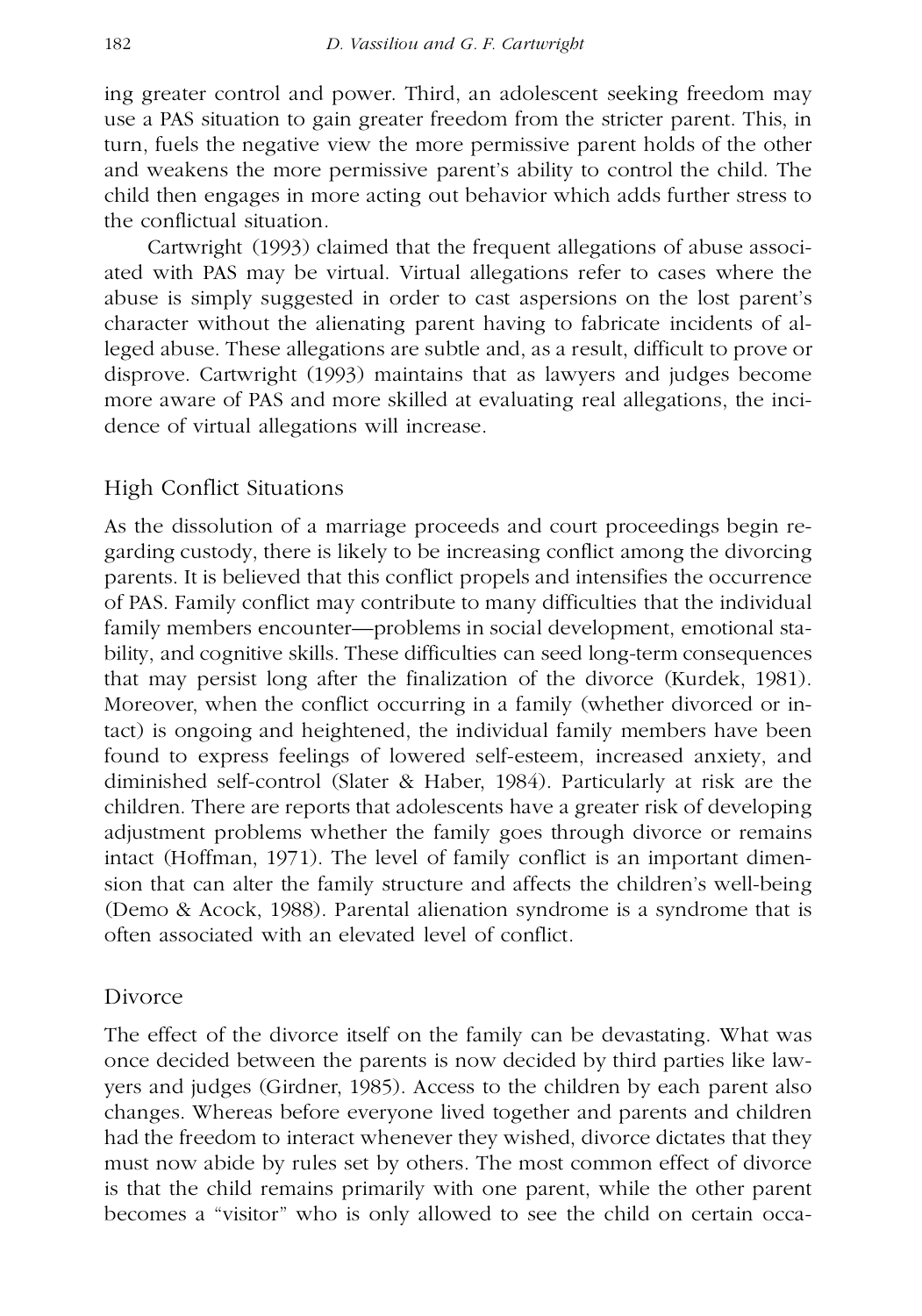sions. Theoretically, this visitor is allowed to have parental authority, that is, to engage in the decision-making process regarding the children (e.g., what school they should attend; Turkat, 1994). However, divorce occurs partly because the parents could no longer make decisions together. Consequently, the visiting parent does not always have the agreed visitation and may be unable to participate in the decision-making process for important issues in their children's lives. One-time significant parents soon become unwanted visitors for their children. The Children's Rights Council in 1994 reported that an estimated six million children in the U.S. were victims of interfered visitation by their custodial parents. Arditti (1992) found that as high as 50% of fathers (usually the noncustodial parents) reported that their visitation with their children had been interfered with by their ex-wives. Furthermore, as many as 40% of custodial mothers admitted denying their exhusbands their right to visitation as a means of punishing them (Kressel, 1985). In PAS families, the interference with child visitation is but one of the symptoms, though the most important. It is believed that the goal of the alienating parent is not only to interfere in the lost parent's visits but to eliminate both the visits and the visiting parent from the child's life. Gardner (1992) postulated that PAS is of a serious nature which may be provoked by a serious emotional issue, such as custody and Cartwright (1993) has noted that PAS may also be provoked by other serious and emotional issues such as prop erty division or finance.

### Contributions of the Legal System

Cartwright (1993) observed that the prolonged involvement of lawyers and courts contributes not only to the development of PAS, but also to the in crease in the severity and longevity of PAS. Clawar and Rivlin (1991) conducted a 12-year study regarding the parental programming of children "to influence the outcome of disputes," which was commissioned by the Ameri can Bar Association Section of Family Law. They found that 80% of divorcing parents practiced parental programming to varying degrees—20% of whom did so at least once a day. Furthermore, Rand (1997a) postulated that many allegations of either sexual or physical abuse may be an alienating tech nique. These allegations are powerful factors in the courts' decisions for custody and are, therefore, an invaluable tool to the alienators. Cartwright recognized that the courts require adequate time to assess each case in order to determine the best interests of the child. However, he cautioned that once identified as a PAS case, the courts then need to make speedy judgments in order to stop the alienation process immediately. Unfortunately, the usual procedure of court postponements and continuances permit the PAS process to continue and strengthen. Moreover, Goldwater (1991) had postulated that the longer the children are in the alienating custodial situation, the "further they will drift away from their noncustodial parent" (p. 130). Cartwright also recognized that a forceful judgement is required to counter the force of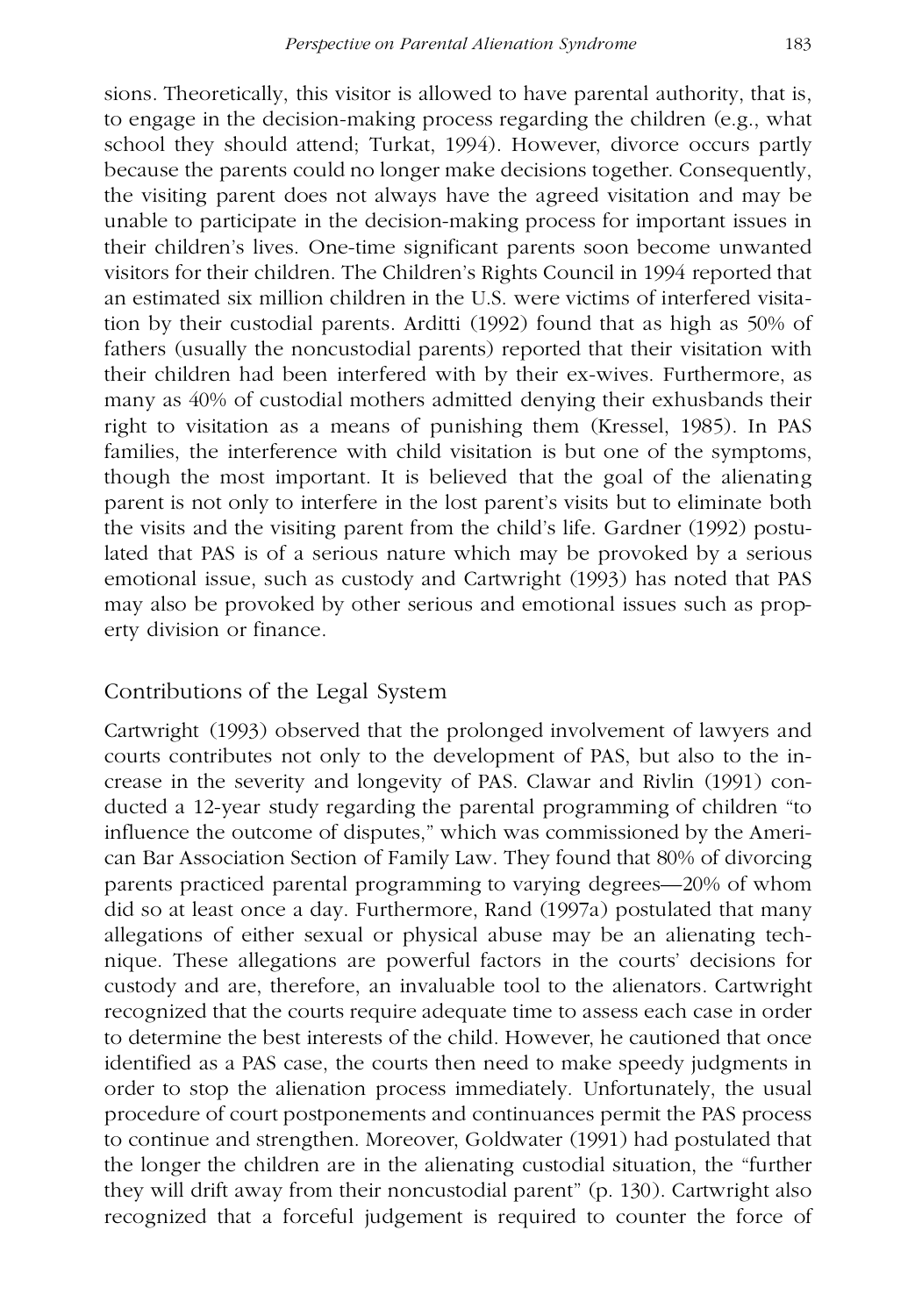alienation. Clear and forceful judgements are believed to deter possible alien ating parents from even beginning the alienation process if they risk imme diate loss of custody of their children.

# Combined Factors

A number of factors influence the occurrence of PAS. The family unit does not function in isolation. Individual characteristics of family members may also play a role in the occurrence of PAS. A study conducted by Calabrese, Miller, and Dooley (1987) examined the characteristics of 49 parents and their children from two fourth grade classes. They found that the best pre dictors of alienation was related not to the children's academic attitudes or performance but to the characteristics of the individuals involved. Specifi cally, they reported that high levels of alienation were found to be associ ated with unemployed, single mothers, whose child was female with few perceived friends. While these findings appear to support Gardner's early contention that the alienator is usually the mother, they provide little support for Gardner's (1998) position that the shift from the "tender years" presumption to that of the "best-interests-of-the-child" contributes to this phenom enon. Specifically, such a shift leaves mothers in a weakened position for custody disputes, as fathers now have an equal opportunity to gain custody. As a result, mothers begin using such techniques as alienation to regain strength.

# METHOD AND PROCEDURES OF THE STUDY

# Participants

To be included in the study, the participants met the following criteria:

- 1. they were formerly part of a family unit that included at least one child;
- 2. they had divorced or were in the process of divorcing;
- 3. they identified themselves as experiencing parental alienation.

The participants were five fathers and one mother. Two resided in different areas in the province of Quebec and the rest in the United States.

# Method and Research Questions

The data were collected through semistructured, open-ended, tape-recorded telephone interview questionnaires. The interview method was chosen as a means of achieving a more holistic understanding of the alienating situation. Each participant was interviewed separately by the researcher.

The following categories of questions were posed: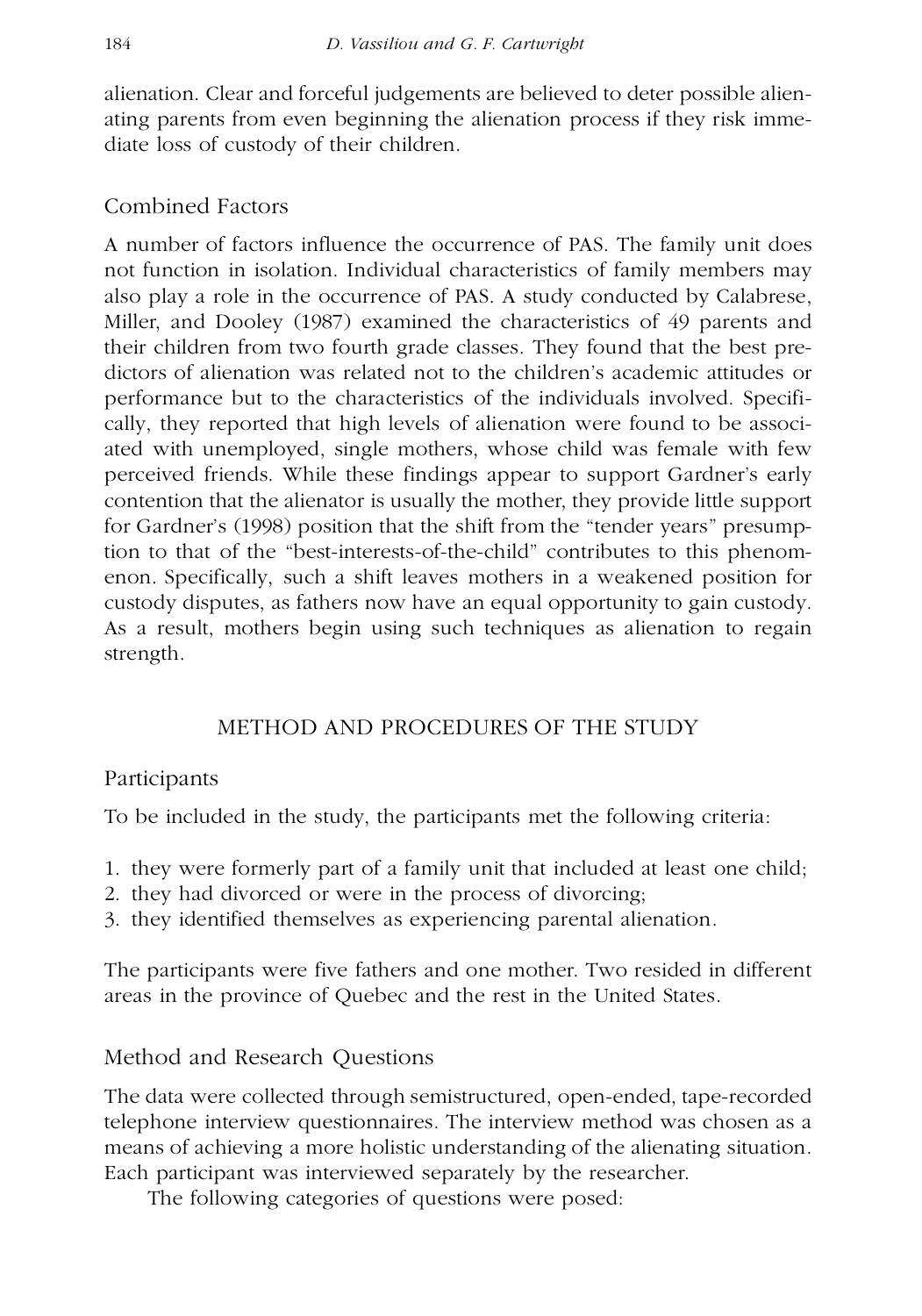- 1. Are there characteristics (e.g., number of children, number of marriages, etc.) common to alienated families?
- 2. Are there common themes or issues among the conflicts within couples that contribute to marriage dissolution?
- 3. Are there common themes in the participants' perceptions of the alien ation process?
- 4. Given the opportunity, what are some things that the lost parents per ceive they might have done differently?

# SUMMARY OF RESULTS

The results of the study suggest that:

- 1. Family characteristics, such as number of children and number of marriages, were weak components in the occurrence of PAS.
- 2. The alienators' changes of homes were not a salient characteristic of PAS families.
- 3. Marital conflicts and their intensities were weak predictors in the devel opment of PAS.
- 4. The relationships between the alienating and lost parents were strained after the onset of PAS.
- 5. There was a general decrease in the frequency of visitation for the lost parent, which may or may not have been due to PAS.
- 6. As expected, there was a reduction of other contacts (aside from visitation) between the lost parents and their children that further limited the relationships between them.
- 7. All of the participants perceived a general "sabotage" of their relation ships with their children by the alienators. The findings confirmed that the alienators used denigrating techniques (e.g., implying that the lost parents were not good people).
- 8. The children acted as secondary alienators.
- 9. The alienator's close family members also tended to alienate.
- 10. The participants perceived the underlying cause of the alienation to be hatred of the lost parents, anger, revenge, or some combination of these.
- 11. The lost parents experienced a loss of both parental role and power whether or not they had visitation with their children.
- 12. Lost parents were generally dissatisfied with legal and mental health assistance. Both the legal and mental health professions have inadequately explored all the parameters of PAS.
- 13. Given the opportunity, lost parents would go to great lengths to avoid experiencing alienation again. They continued to hope to be reunited with their children in the future. Specifically, the participants believed that maintaining contact with their children (i.e., by sending letters and cards) increased the possibility of a reconciliation with their children.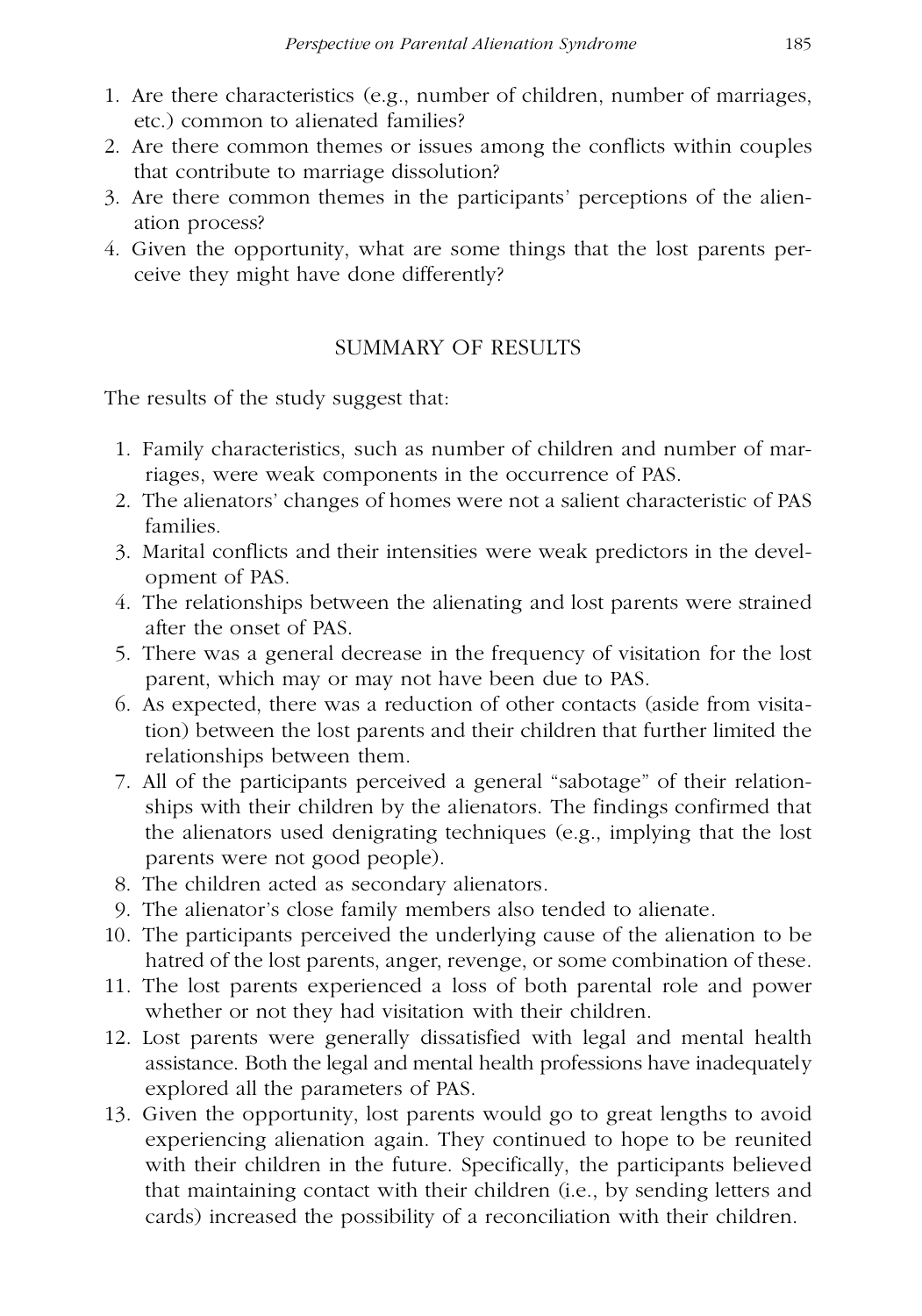- 14. Given the knowledge they now had about PAS, the participants would have behaved differently towards their ex-spouses.
- 15. The participants perceived the alienating circumstances as exerting seri ous negative emotional and financial consequences in their lives.

Though tentative, these findings demonstrated both the complexity and seriousness of PAS. A more detailed discussion of these results is found in Vassiliou (1998).

### DISCUSSION AND CONCLUSIONS

### Common Characteristics in Alienated Families

Previous studies on alienation, which have examined the role of family char acteristics as possible components in the development of PAS, have found differing results. For instance, in the study by Dunne and Hedrick (1994), family characteristics were not found to be a factor of PAS, whereas a study by Calabrese et al. (1987) found that the characteristics of individuals were better predictors of alienation than family characteristics. Although a number of the participants in the present study tended to have had only one PAS child, the lost parents tended to remarry after the alienation, and the alienators tended to relocate with the PAS child. These results were found to be weak indicators of PAS as they were not reported by a majority of the participants (i.e., greater than 50%). Supporting the results of Dunne and Hedrick (1994), it appears that family characteristics such as number of children, number of marriages, and number of relocations were weak indicators in the occurrence of PAS. Though these findings contradict those of Calabrese et al. (1987), they examined different family characteristics reported by the alienator and found that individual family members' characteristics, such as the alienator's employment and the gender of PAS and non-PAS children, were relevant in the occurrence of PAS. Further study is required with a larger sample and more detailed questions concerning the number and gender of PAS and non-PAS children, the number of marriages by both alienator and lost parent, the current marital status and employment of each parent, and the numbers and reasons for relocations. With these specific questions and a comparison group of non-PAS divorced families, more light may be shed on the role of family characteristics in PAS.

### Common Themes in Marriage Dissolution

Previous studies examined the effects of conflict involved in separation, di vorce or both on individual family members. For instance, Johnston, Gonzalez, and Campbell (1987) examined the behavior of children from separated and divorced families who were subjected to "entrenched" parental conflict re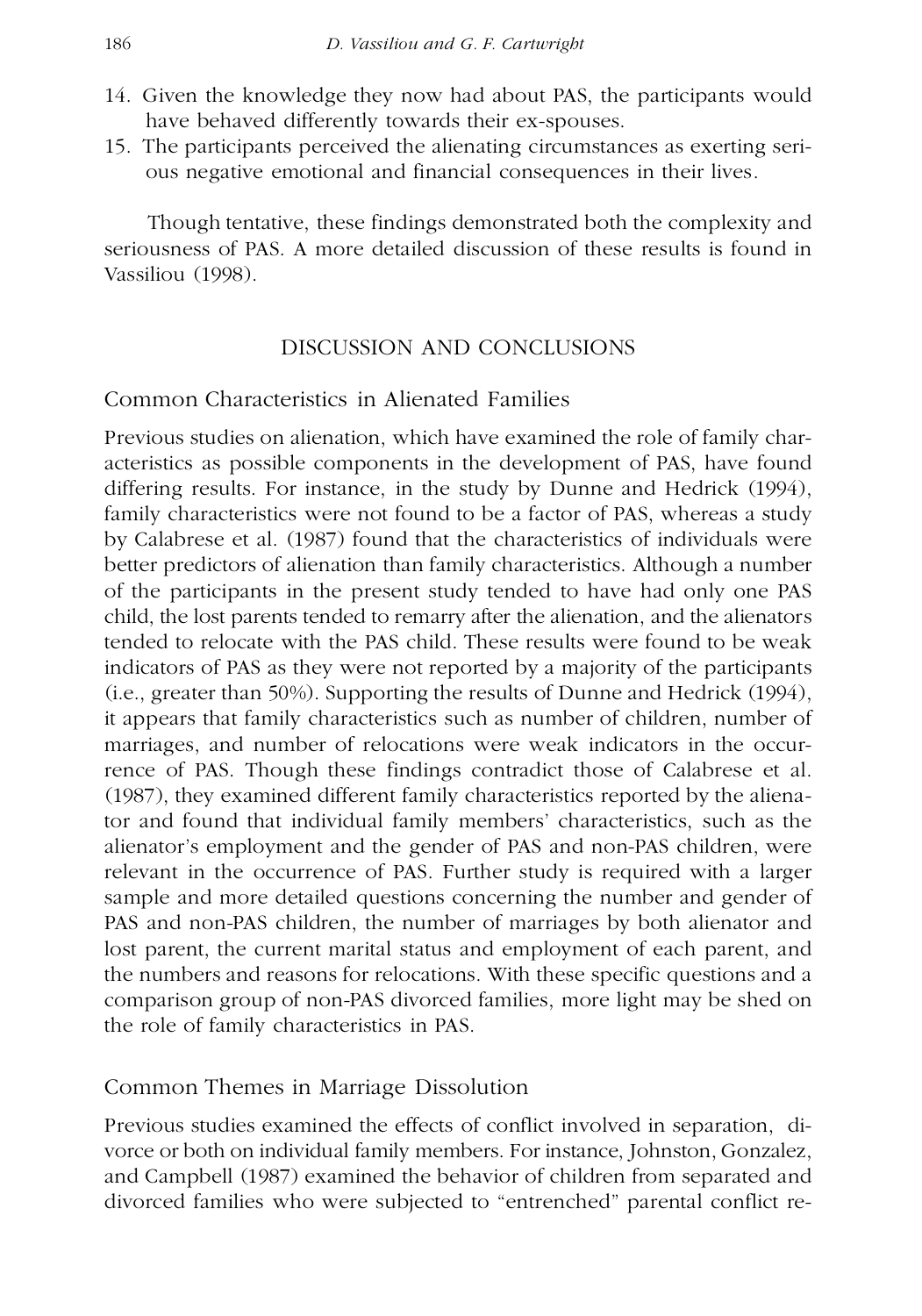garding their custody. It was postulated in the current study that an elevated level of conflict contributed to the occurrence of PAS. However, the results indicated that the dissolution of the PAS marriages occurred with varying degrees of conflict, from high levels of conflict including physical aggres sion, to situations with absolutely no conflict. The current study also found that with time, the majority of the participants reported strained relationships with their ex-spouses, where most had had little or no contact with their exspouses due to a degradation of communication between them. There may also be other elements aside from initial marital conflict that contributes to the occurrence of PAS. Lund's (1995) findings indicated that an elevated number of conflicts occurring during the divorce rather than during the marriage heightens the likelihood of PAS. Again, further study of separating families is necessary to determine whether it is other elements during the dissolution of the marriage and subsequent custody proceedings or the time of the conflicts with respect to the divorce that plays the more significant role in PAS. Such studies should consist of long-term examinations of the situations that occur in separating families and the family members' responses to them. For instance, a future study may have participants maintain daily journals that chronicle the events of the separation and these journals may later be analyzed qualitatively in order to determine whether any similarities exist among different families.

## Common Themes in the Alienation Process

Several common themes among the cases were found in the present study. Interestingly, these commonalities were not focused geographically and spanned the continent. The first such commonality was that the PAS children were "enlisted" by the alienating parent as secondary alienators to them (i.e., to the primary alienator) to contribute to the alienation. This finding is con sistent with the characteristics of PAS children described by Gardner (1992, 1998). Also described by Gardner (1992, 1998) and Cartwright (1993), others such as grandparents participate and contribute to the alienation. The rea sons why extended family members participate in the alienation remain un clear. Although there is some support for the notion that the closeness of these secondary alienators to the alienating parent may play a role, the re sults were inconclusive. A future study may wish to examine the roles of the extended family members of PAS children.

A second commonality was that the lost parents reported feeling powerless as a result of the alienating situation. Others, especially the children, appeared to have gained control of the lost parents' behavior. These chil dren could determine when, if at all, they would see their lost parent and under what circumstances, and particularly what the lost parent would do with the child. The lost parent had to be careful not to anger their child lest they not see their child again. The sense that power shifted from the parent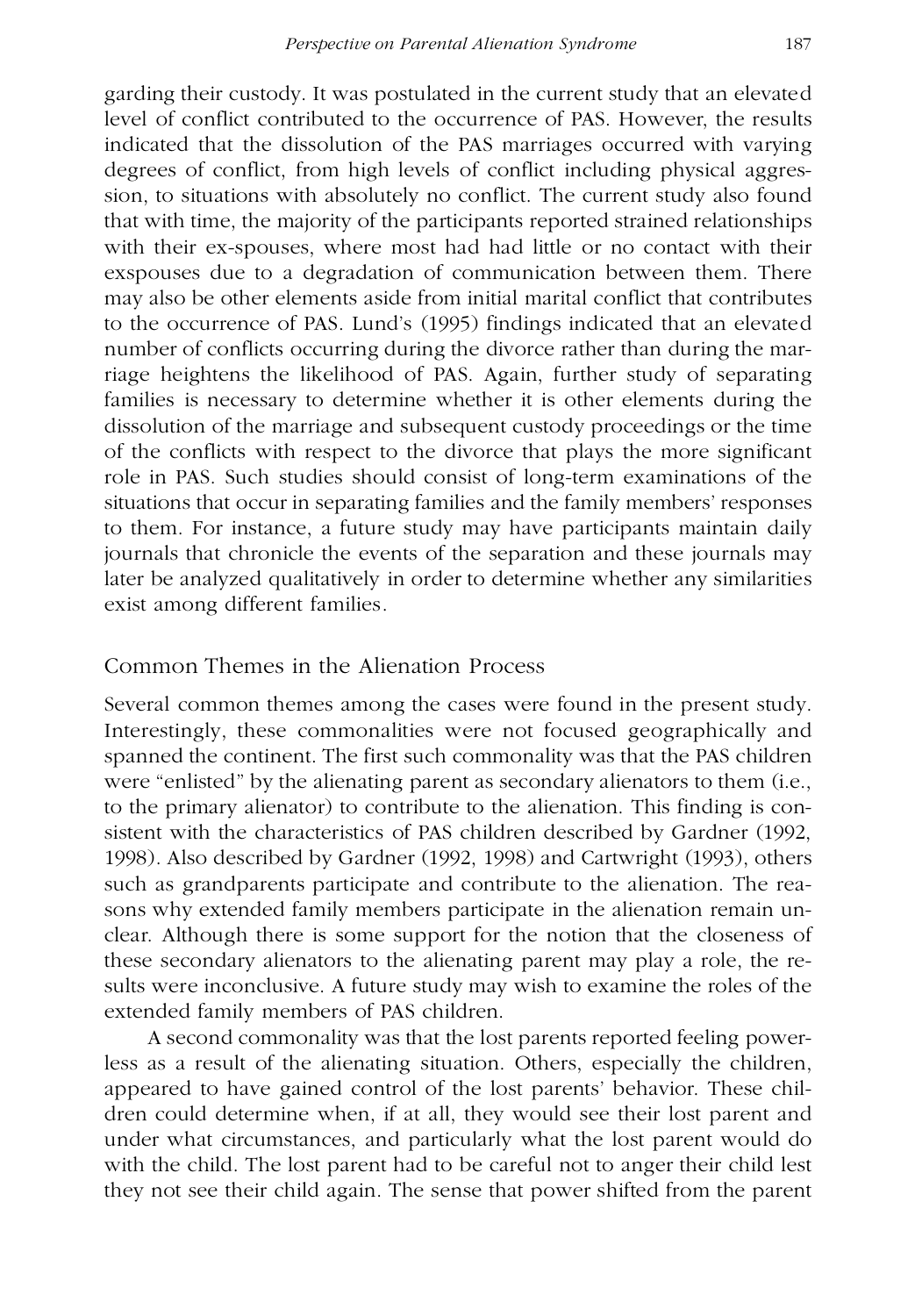to the child, although not previously examined in the field of PAS, remains a logical consequence of the custody proceedings.

Third, the results suggested a lack of satisfaction with the services ren dered by both legal and mental health professionals. The participants per ceived a lack of knowledge of PAS on the part of the professionals, as well as a failure at the professional level to gather pertinent information prior to drawing conclusions. Participants reported that the psychological services they re ceived did not help the alienating situation, and perceived the legal profes sionals as supporting and even contributing to the alienation. The sense of dissatisfaction toward mental health professionals may be merited as there is minimal research, thus limiting the number of professionals who have any knowledge and understanding of PAS. Further research and discussion of the topic is necessary in order to provide more mental health professionals with greater knowledge and useful intervention techniques for PAS families.

Dissatisfaction with the legal system appears to stem from lawyers contributing to the alienation, as many have postulated (Gardner, 1991, 1992; Clawar & Rivlin, 1991; Dunne & Hedrick, 1994; Girdner 1985). For instance, Cartwright (1993) noted that prolonged legal proceedings contribute to the occurrence of PAS. Much of the blame for the development of PAS may be related to the dissatisfaction the lost parents experienced with the legal system. This dissatisfaction may be due to the lost parents losing primary custody of their children to alienators. As a result, it is critical that the precursors and indicators of PAS be determined in order to better inform judges, law yers, and mental health professionals about PAS. These professionals, working together, can influence the outcome for PAS families. Their influence is shown in the findings of Dunne and Hedrick (1994), who linked the termi nation of PAS to the legal enforcement of a change in custody from the alienators to the lost parents. Their study was one of the few to suggest an effective intervention for PAS families. Specifically, a possible intervention includes mental health professionals identifying PAS families to the legal professionals, who may then precipitate the necessary change in custody.

Fourth, the results of the present study suggested that the lost parents attributed the cause of the alienation to the alienators' feelings and desires. Specifically, they perceived the alienators' actions as motivated by hate and anger, revenge, or some combination of these. However, these results lack the detail to determine whether these motivations may be influenced by the indicators that Gardner (1992, 1998) had suggested, such as the alienators' mental health or the legal system. Specifically, the motivations of hate, anger and revenge, or both found in the present study may be mediated by the alienators' mental health, as well as by the alienators' reactions to the lengths, processes, and outcomes of their legal cases.

Fifth, the results suggested that a change in the frequency of visitation and custody arrangements had an impact on the relationships between the lost parents and their children. The participants reported that primary custody was given to the mother at the onset of the divorce, regardless of who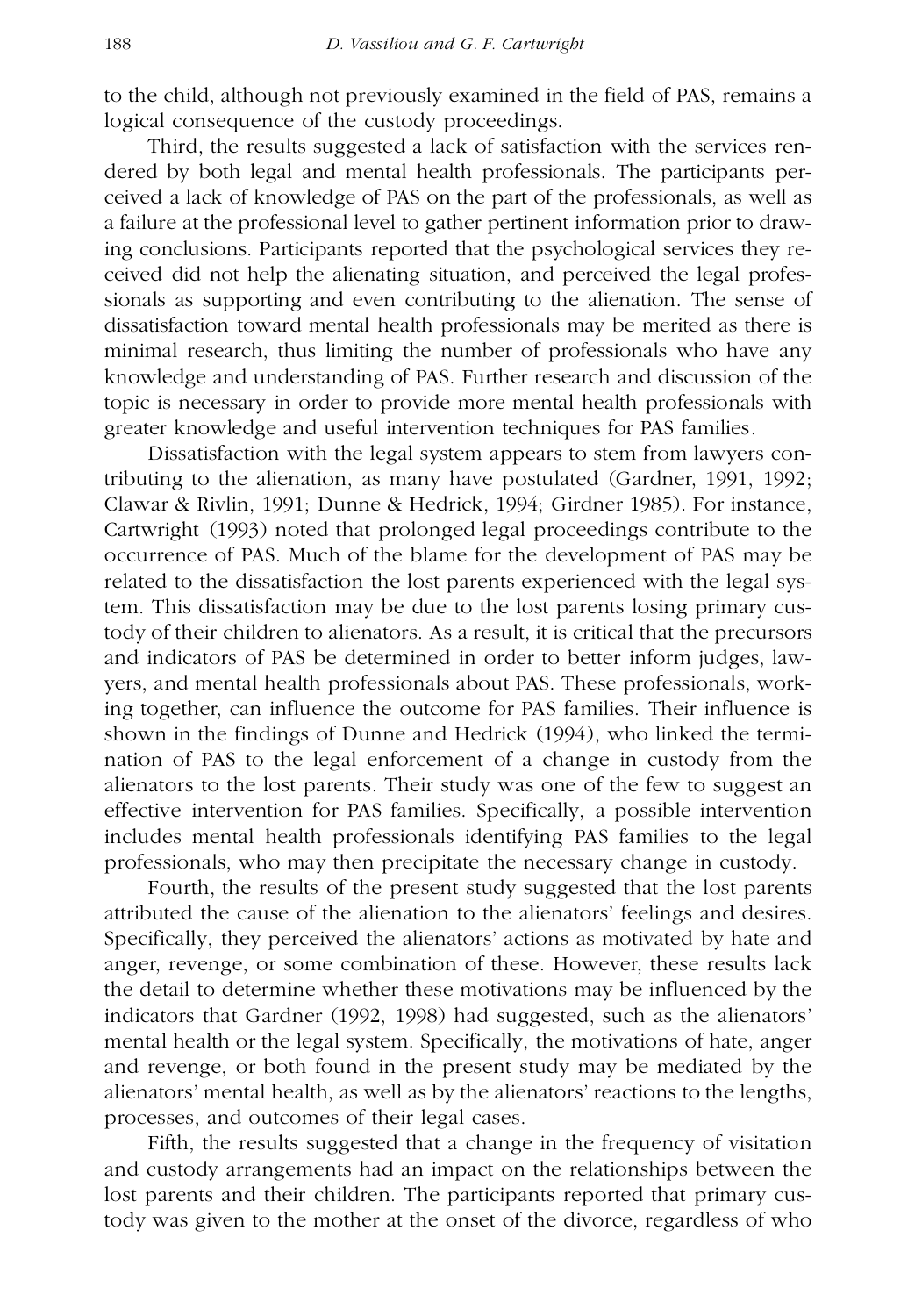later became the alienator. Furthermore, the fathers all had a consistent visitation schedule at the beginning of the custody arrangements (e.g., one weekend every 2 weeks). The final custody arrangements resulted in the alienators receiving custody and the lost parents receiving a significant re duction in their visitation schedules from 50% of the original plan to no contact at all. Of interest is the apparent gender bias in the initial custody agreements; specifically, mothers always received primary custody. How ever, following the alienation, all the lost parents—even the one mother with initial primary custody—had their visitation drastically reduced. Moreover, as expected with a reduction of visitation, the lost parents described limited relationships with their children to whom they often wrote without reply. The only exception were two fathers who related that they probably maintained a relatively steady relationship with their children because the PAS was mild and even one of these fathers was alienated from his eldest child and with whom he had only a limited relationship.

Overall, these findings indicated that there are several possible attributes, such as changes in relationships among family members, the roles of mental health and legal professionals, as well as custody arrangements, which may be precursors or indicators of PAS. All of these factors lend support to sev eral of Lund's (1995) findings. First, Lund (1995) identified separation diffi culties which are developmentally inappropriate as contributing to PAS. It is possible that the pattern of the change in custody arrangements (where the alienator received primary custody at the end of the custody dispute) may result in the separation difficulties described by Lund (1995). Second, a char acteristic of PAS children is that they exhibit some form of "oppositional" behavior at least to the lost parent, as supported in the present study. Third, Lund (1995) also found that the noncustodians' parental skills deteriorated and contributed to the occurrence of PAS. Such deterioration of the parental skills may be the result of the lost parents' sense of lost power over their situation and, as suggested in the present study, they did not exercise their usual parenting styles. The lost parents reported that they felt that disciplining the PAS child may result in the child becoming angry and retaliating by denying visits with the lost parent. Since there appears to be several factors that may influence the initiation of PAS, a long-term study that examines these singly and in combination may provide a useful insight as to possible PAS indicators.

#### What Lost Parents Might do Differently

The results of the current study suggested that armed with the knowledge they now have, each participant would have taken other means in the hopes of preventing the current alienated situation from ever occurring. Examples of the means they would take include never having married, taking different legal routes, or seeking psychological services at an earlier date. Few studies have addressed this issue, however, the importance of preventing PAS is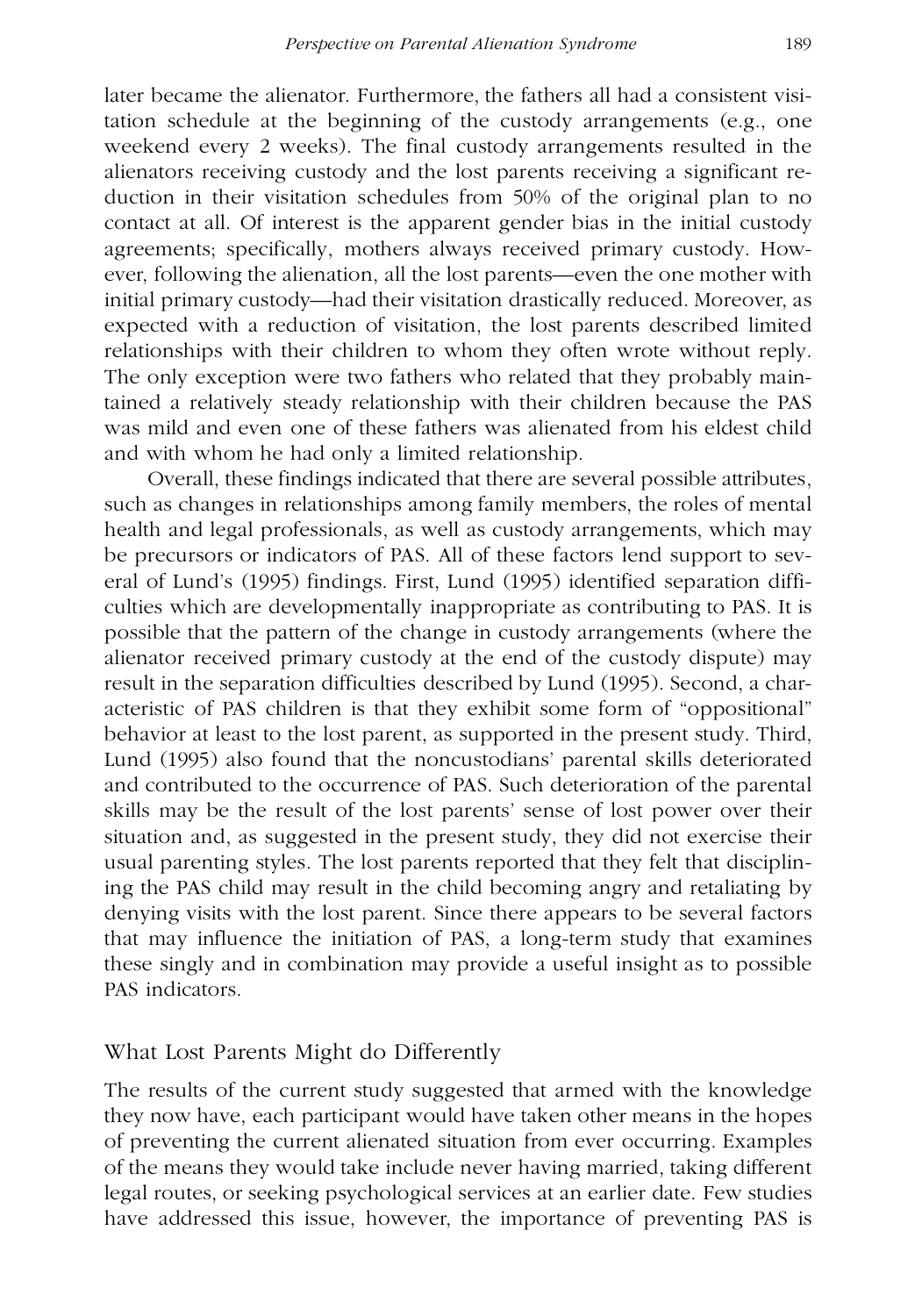evident in that all of the participants would never want to repeat the experience.

The research conducted in the present study involved a small sample of partici pants who described themselves as victims of PAS and, consequently, generalizations can be made only cautiously. Although some predefined criteria were given as a basis for choosing the participants, additional specific criteria are necessary. Interviews were conducted by telephone due to the great distances involved. Such a means of interview may be prone to overlook or minimize important qualitative data from nonverbal cues. Ideally, with a larger sample size, possibly a random sample, and the inclusion of a comparison group (e.g., families involved in amicable divorces) greater generalizability may be attained in future studies. To date there is very little research specifically on PAS; much that is known remains tentative. Further building on the database available to researchers may provide greater information on which to base hypotheses for future research. Mental health professionals, in particular, need to examine PAS further in order to provide both pertinent information to other profes sionals and help for the families of PAS.

#### REFERENCES

- Arditti, J. A. (1992). Factors related to custody, visitation, and child support for divorced fathers:An exploratory analysis.*Journal of Divorce and Remarriage, 17*(3–4),23–42.
- Calabrese, R. M., Miller, J. W., & Dooley, B. (1987). The identification of alienated parents and children: Implications for school psychologists.*Psychology in the Schools, 24,*145–150.
- Cartwright, G. F. (1993). Expanding the parameters of parental alienation syndrome. *The American Journal of Family Therapy, 21*(3),205–215.
- Clawar, S. S., & Rivlin, B. V. (1991). *Children held hostage: Dealing with programmed and brainwashed children.* Chicago: American Bar Association.
- Demo, A. H., & Acock, A. C. (1988). The impact of divorce on children. *Journal of Marriage and the Family, 50,* 619–648.
- Dunne, J., & Hedrick, M. (1994). The parental alienation syndrome: An analysis of sixteen cases. *Journal of Divorce and Remarriage, 21*(3/4), 21–38.
- Gardner, R. A. (1991). Psychotherapeutic and legal approaches to the three types of parental alienation syndrome families. In *Family evaluation in child custody mediation, arbitration, and litigation* (pp. 3–10). Cresskill, NJ: Creative Thera peutics.
- Gardner, R. A. (1992). *The parental alienation syndrome: A guide for mental health and legal professionals.* Cresskill, NJ: Creative Therapeutics.
- Gardner, R. A. (1998). *The parental alienation syndrome: A guide for mental health and legal professionals.* (2nd ed.) Cresskill, NJ: Creative Therapeutics.
- Girdner, L. K. (1985). Strategies of conflict: Custody litigation in the United States. *Journal of Divorce and Remarriage, 9*(1), 1–15.
- Goldwater, A. (1991). Le syndrome d'alienation parentale [in English].In*Developments en droits familial* (pp. 121–145). Cowansville, Quebec: Les Edition Yvons Blais.
- Hoffman, M. L. (1971). Father absence and conscience development. *Developmental Psychology*, *4,* 400–406.
- Johnston, J. R., Gonzalez, R., & Campbell, L. E. G. (1987). Ongoing postdivorce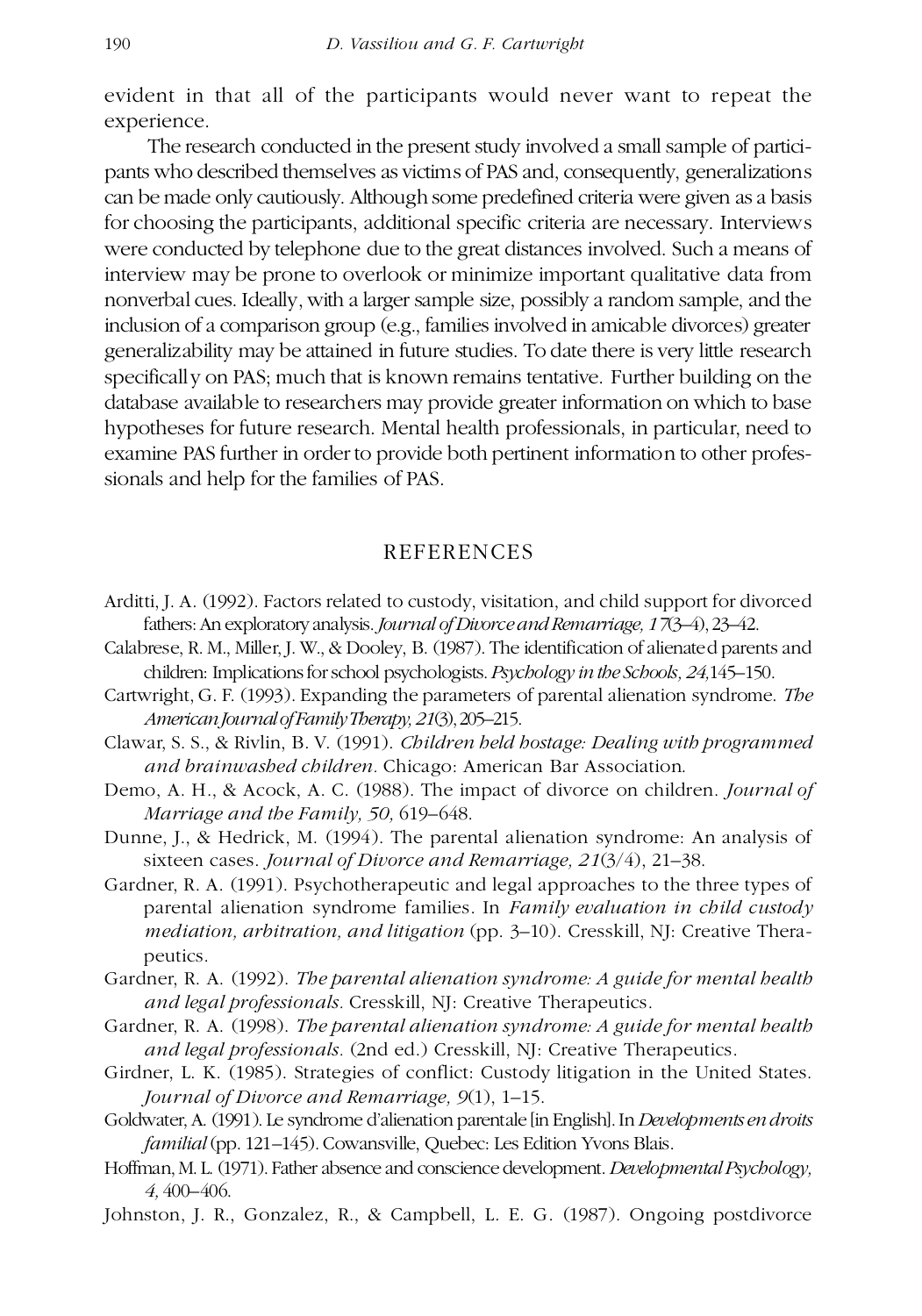conflict and child disturbance. *Journal of Abnormal Psychology, 15*(4*),* 493– 509.

Kressel, K. (1985). *The process of divorce.* New York: Basic Books.

- Kurdek, L. A. (1981). An integrative perspective on children's divorce adjustment. *American Psychologist, 36*(8), 856–866.
- Lund, M. (1995). A therapist's view of parental alienation syndrome. *Family and Conciliation Courts Review, 33*(3*),* 308–316.
- Rand, D. C. (1997a). The spectrum of parental alienation syndrome: Part I. *American Journal of Forensic Psychology, 15*(3), 23–52.
- Rand, D. C. (1997b). The spectrum of parental alienation syndrome: Part II. *American Journal of Forensic Psychology, 15*(4), 39–92.
- Slater, E. J., & Haber, J. D. (1984). Adolescent adjustment following divorce as a function of familial conflict. *Journal of Consulting and Clinical Psychology, 52*(5*),* 920–921.
- Turkat, I. D. (1994). Child visitation interference in divorce*. Clinical Psychology Review, 14,* 737–742.
- Vassiliou, D. (1998). *Parental alienation syndrome: The lost parent's perspective.* Unpublished master's thesis, McGill University, Montreal, Quebec, Canada.